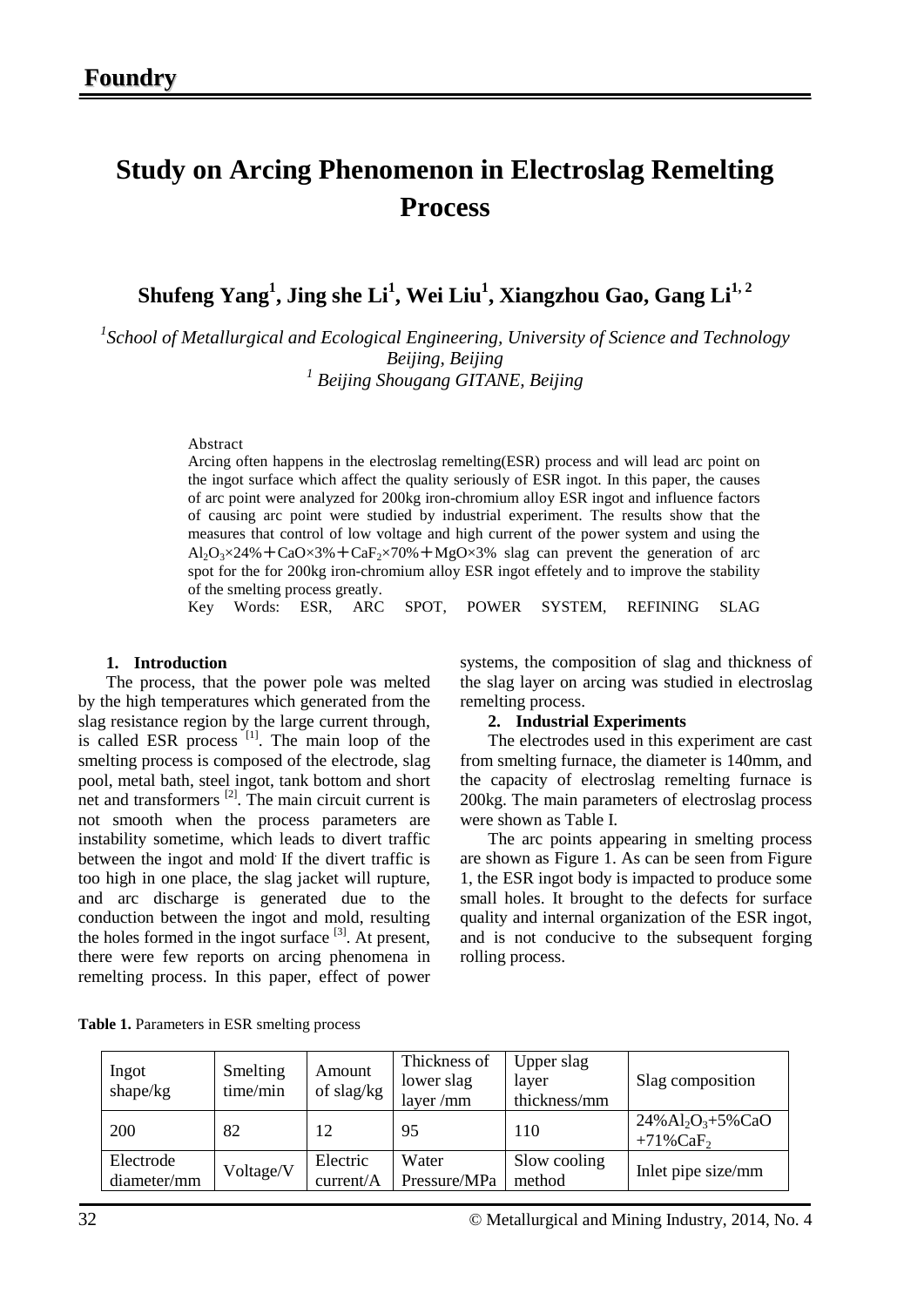

**Figure 1.** The arc points in the ingot surface

The ingot is cut along the position where the arc point appeared, and the sectional is pickled corrosion. It can be seen from Figure 2, the arc point has a certain depth, and dendrites along the direction of the arc point become equiaxed and extend to the core part. It can be inferred, arc phenomenon is generated that current breakdown from the ingot external to the internal. Dendrites are re-melted and then solidified by discharge phenomenon of the department, after the formation of it, and then the equiaxed is formatted because of the smaller thermal field gradient surrounding. The grain is large and loose, and undermines the continuity of the columnar grain. The arcs point is deep, and affects the finished product rate.

The instability of the process parameters, the series of problems caused by such as current, the furnace mouth voltage electrode buried depth and the gradual increase thickness of the slag layer, are likely to lead to arcing<sup>[4]</sup>.



**Figure 2.** The arc points in the sectional of ingots

# **3. Results and Discussion 3.1 Power System**

The power parameters are explored by regulating the voltage and current in smelting process. Current is less stable in the process that the process current increased from 5000A to 5500A, when voltage to 50V. The current is stability in the range 5200A-5300A in the process, when voltage to 45V. Metal pool depth and the depth of electrode buried is ideal match. This is because that, when the voltage is too high, the electrode buried depth will be too shallow, electroslag process will become unstable, electrode will float in the slag surface, current will fluctuate, and the slag surface temperature will be too high. This will result that, gas and inclusion in ingot increased, burning of alloying elements increases, especially easily oxidized elements. Simultaneously it result the surface of the ingot is in a poor shape. Therefore, the ideal process parameters are determined as follow: voltage 45V, current  $5250A \ (\pm 50 A)$ .

# **3.2 Slag Composition**

In order to study the effect of slag on arc points in the smelting process, the changing of the ratio of slag system were tested. The experimental schemes of different slag are shown in Table 2.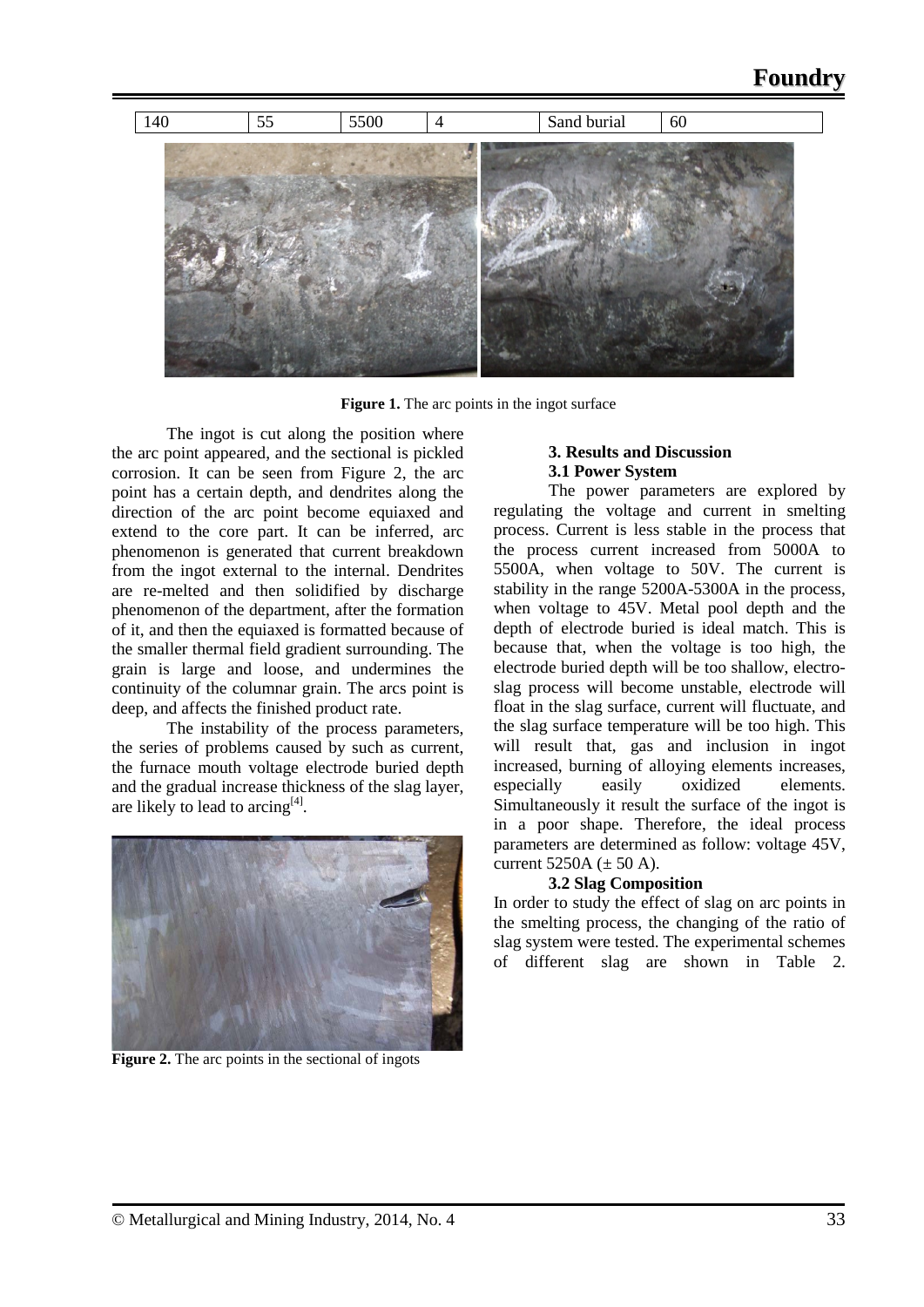|          | $Al_2O_3/\%$ | $CaO/\%$ | $CaF_2\%$ | $MgO/\%$ |
|----------|--------------|----------|-----------|----------|
| Scheme 1 | 24           |          | 7         |          |
| Scheme 2 | 20           |          | 75        |          |
| Scheme 3 | 15           |          | 82        |          |
| Scheme 4 | 15           |          | π,        |          |
| Scheme 5 | 24           |          | 69        |          |
| Scheme 6 | 24           |          | 70        |          |

**Table 2.** Experimental schemes of different slag

The trial involved four kinds of components and the effect of slag component on

thermo-physical properties of system is shown in Table 3:

**Table 3.** Thermo-physical properties of different slag components

| <b>Slag Component</b> | Melting point $\sqrt{\ }C$ | Impact on the viscosity | Impact on conductivity |
|-----------------------|----------------------------|-------------------------|------------------------|
| CaF <sub>2</sub>      | 1270-1350°C                | Reduced Significantly   | Improve                |
| CaO                   | $2580^{\circ}$ C           | Reduced                 | Reduced                |
| $Al_2O_3$             | 2050℃                      | Improve                 | Reduced Significantly  |
| MgO                   | 2852°C                     | Improve                 | Reduced                |

It is concluded through different slag experiments: 1) the establishment of the remelting process stabilizes gradually, when  $Al_2O_3$  is from 24% to 15%. However, it leads to lower melting temperature of the slag, due to reducing significantly of the resistivity of the slag. And then the heat of the slag is not enough, quality problems is prone to generated, and the point of the arc is generated most likely in the surface of the ingot. 2) When a certain amount of MgO is added, slag smelting stability has improved to some extent, plastic and peeling slag clothing has been some improvement. 3) Since MgO and CaO increases the viscosity of the slag, a certain amount of the CaO content should be reduced while the amount of MgO added, in order to ensure that the slag having a certain degree of mobility. 4) Slag system is relatively stable in the smelting process of Scheme 6, and the ingot surface quality is better.

#### **3.3 Thickness of the slag layer**

It has taper along the axial of 200kg ingot mold, the cavity cross-section changes in time,

which lead to the change of slag pool depth in melting process. Catchy is 210 mm and bottom is 240 mm, resulting the depth of catchy slag pool is 30% more than the bottom. The refining effect is different due to changes in the upper and lower slag pool depth. The appropriate amount of slag should be selected, so as to ensure the gap of smelting environment is smaller before and after. It is 5% -10% of the consumption residue accounts of slag clothing in the ingot surface (The slag clothing thickness is calculated as 0.5mm-1mm). Variations

thickness of the slag layer in bottom and top with the amount of slag is shown as Table IV.

When the amount of slag is 12kg and 16kg, current has some fluctuated in smelting, and it is large in smelting late. When the amount of slag is 10kg, current is very stable in pre-stage, and it has a certain degree of volatility in late stage. When the amount of slag is 8kg, current is stable in pre-stage and mid-stage, and it has a slightly fluctuations in the latter.

**Table 4.** Thickness of slag layer changes with different amount of slag

| Amount of slag | the slag layer thickness of bottom | the slag layer thickness of top |  |
|----------------|------------------------------------|---------------------------------|--|
| 8kg            | $60-65$ mm                         | 80mm                            |  |
| 10kg           | 75-80 mm                           | 95 <sub>mm</sub>                |  |
| 12kg           | $90-95$ mm                         | 110mm                           |  |
| 16kg           | 120 mm                             | 140 <sub>mm</sub>               |  |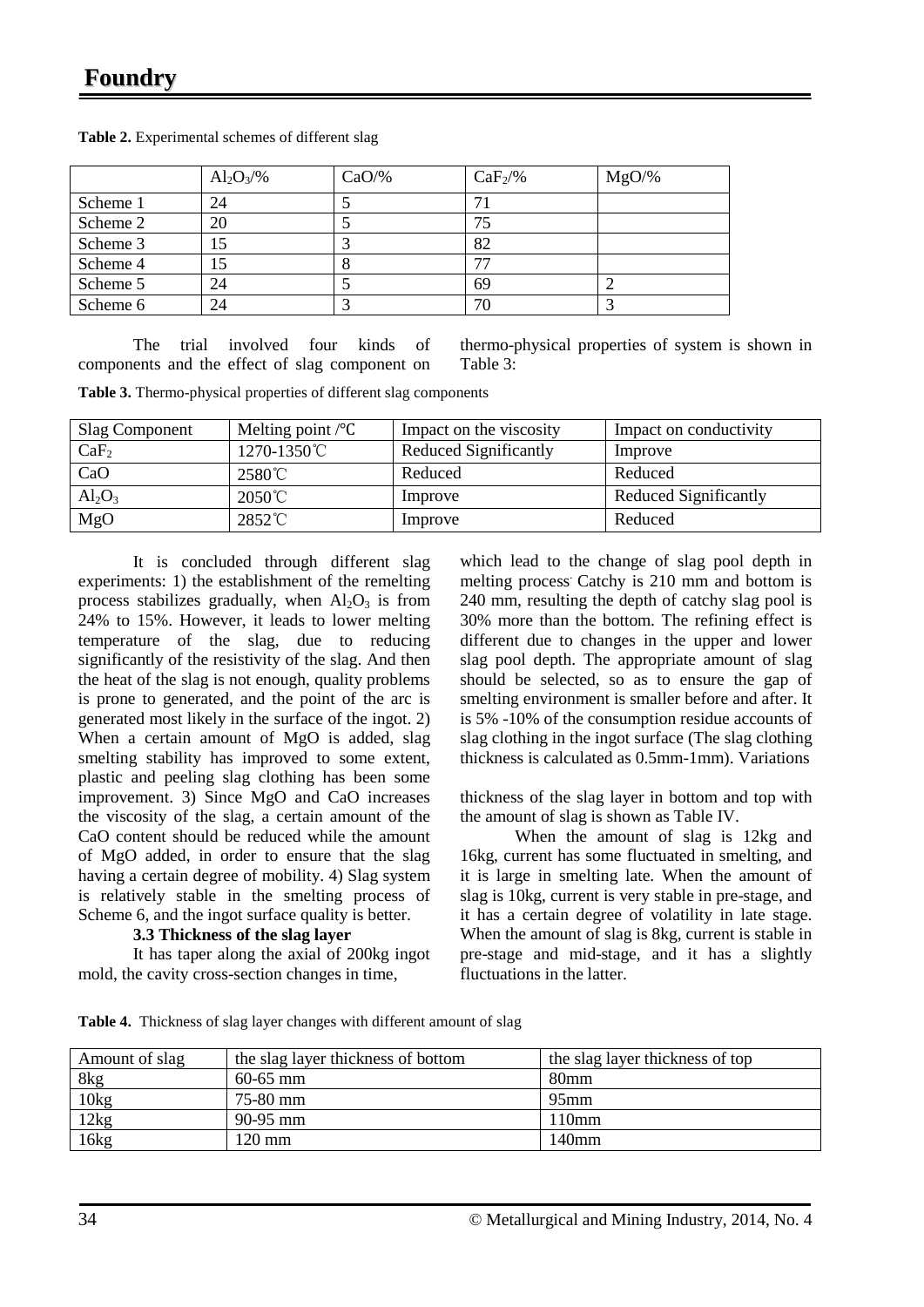When the amount of slag is 12kg and 16kg, there is more arcs point in the ingot surface. It still has a small amount of arc spot when the amount is 10kg. There is no arc spot when the amount is 8kg, and its surface quality is better. As can be seen from the above phenomenon, the thickness of slag layer is thicker, the molten metal bath is shallower, and the depth of the electrode buried reduces passive, lead to instability of the electrical parameters, thereby affecting the quality of ingot smelting. The correctness and rationality of the simulation, that the slag pool depth on the current density and temperature field is verified directly from the relationship between the stability of the current and the amount of slag.

Sum up, it is can be guaranteed a good stability of the electrical parameters, and also having good slag jacket peel ability, uniformity thickness of slag coat and better surface quality of ingot, what the amount of slag is 8kg.

# **3.4 Optimization Process**

Based on the above results, the optimization smelting has been carried out, which the voltage is adjusted to 45V, current is controlled for 5250A ( $\pm$  50 A), and 8kg slag Al<sub>2</sub>O<sub>3</sub>  $\times$  24% +  $CaO \times 3\% + CaF_2 \times 70\% + MgO \times 3\%$  is used in the smelting process .The structure and surface of ingot after optimization is shown in Figure 3.



**Figure 3.** The structure and surface of ingot after optimization smelting

As can be seen from Figure 7, columnar crystals distribute evenly and consistency, the surface is dense and smooth, quality is good, and there is not arc point of the ingot, after the process is optimized. Therefore, the optimization process can effectively verify and solve the problem of the arc point in ingot surface.

# **Conclusions**

The low voltage and high current of the power system is advantageous to the stability of electroslag remelting smelting process. The ideal parameters of power system are voltage 45V and current 5250A ( $\pm$  50 A) for 200kg ingot. Using

 $Al_2O_3 \times 24\% + CaO \times 3\% + CaF_2 \times 70\% + MgO \times 3\%$ slag can improve the stability of the smelting process and the smelting effect greatly.

The deep slag pool is prone to make arc phenomenon and can thin slag avoid generating arc effectively.It is can be guaranteed a good stability of the electrical parameters and also having good slag jacket peel ability, uniformity thickness of slag coat and better surface quality of ingot, what the amount of slag is 8kg for the 200kg ESR.

#### **Acknowledgements**

This work was financially supported by the National Natural Science Foundation of China (Grant No. 51304016 )

#### **References**

- 1. Fu Jie, Chen Enpu, Zhu Jue. The Arcing of Slag pool in ESR Process[J]. ACTA METALLURGICA, 1965, 5(8): 8-16.
- 2. Huang Yongjie, Zhang Xiang, Ma Shaoxuan. Reasons and Solutions of Electric Leakage during ESR Process [J].Heilongjiang Metallurgy, 2001, 11(2): 24-26.
- 3. Wu M, Ludwig A. A three-phase model for mixed columnar-equiaxed solidification[J]. Metallurgical and Materials Transactions A, 2006, 37(5): 1613-1631.
- 4. Ballantyne A S, Kennedy R J, Mitchell A. The influence of melting rate on structure in VAR and ESR ingots[C]//reference source: Proc. 5. sup. th International Conf. Voc. Met. & ESR. 1976: 181-183.
- 5. Ballantyne A S, Kennedy R J, Mitchell A. The influence of melting rate on structure in VAR and ESR ingots[C]// Kr ger J G, Pl